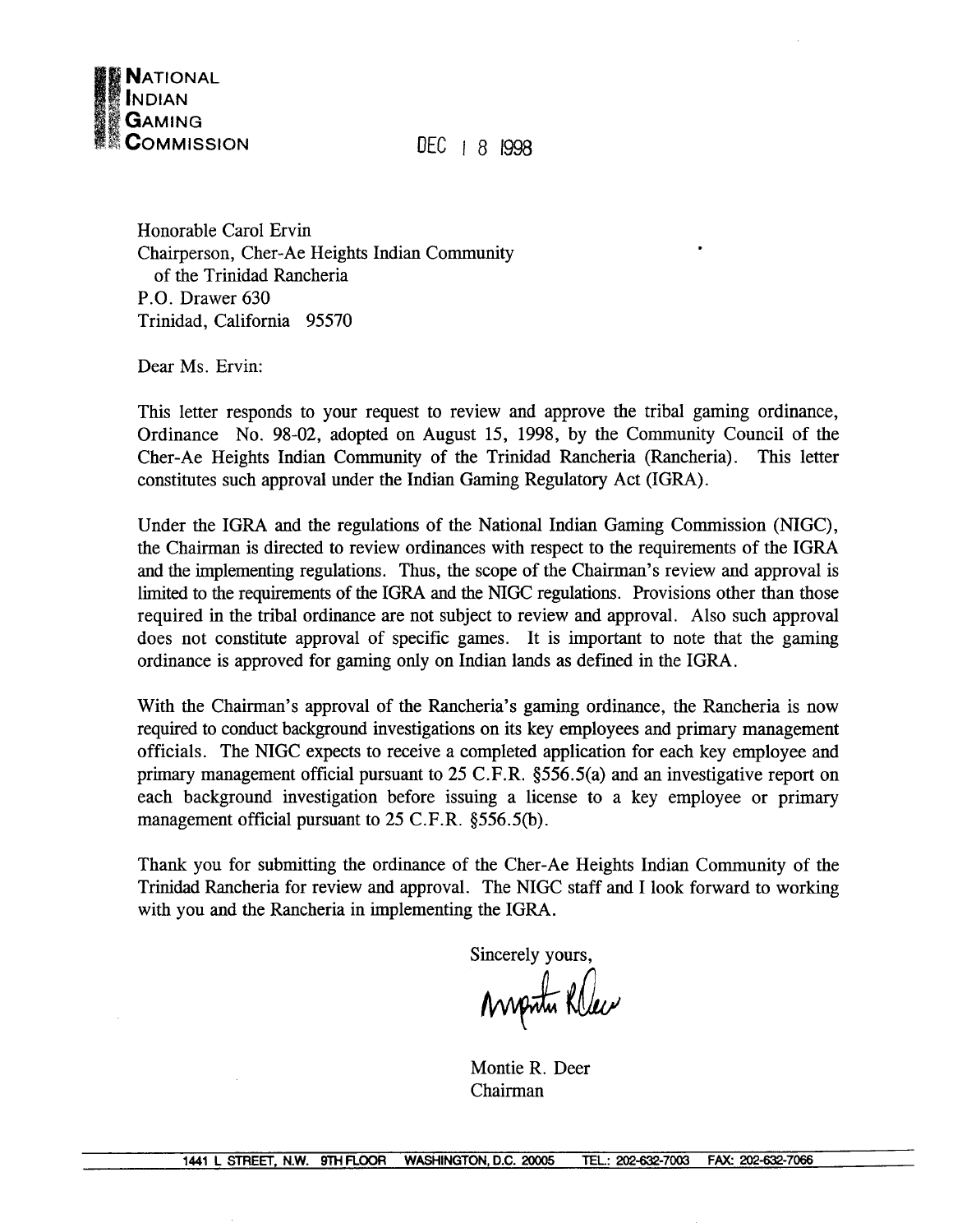#### **ORDINANCE NO. 98-02**

#### **TRIBAL CLASS I11 GAMING ORDINANCE**

 $\frac{\partial \mathcal{L}_{\mathcal{C}}}{\partial \mathcal{L}_{\mathcal{C}}}$ 

# **I. Purpose**

The Community Council of the Cher-Ae Heights Indian Community of the Trinidad Rancheria of California (hereinafter "Tribe"), empowered by the Tribe's Articles of Association to enact ordinances, hereby enacts this ordinance in order to set the terms for Class **I11** Gaming activities on tribal lands.

# **11. Gamins Authorized**

All forms of Class I11 Gaming as defined in the Indian Gaming Regulatory Act, P.L. 100-447, 25 U.S.C. Section 2703(8) ("IGRA") and authorized by the tribal-state compact between the Tribe and the State of California executed on July 13, 1998 (hereinafter "tribal-state compact"), including Indian Lottery Games, are hereby authorized.

#### **111. Ownership of Gaminq**

The Tribe shall maintain the sole propriety interest in and responsibility for the conduct of all Class **I11** Gaming activities authorized by this ordinance.

#### IV. Use of Gaming Revenue

A. Net revenues from the Tribe's share of Class I11 Gaming activities authorized herein shall be used only for the following purposes: to fund tribal government operations and programs; provide for general welfare of the Tribe and its members; promote tribal economic development; donate to charitable organizations; or help fund operations of local government agencies.

B. If the Tribe elects to make per capita payments, it shall authorize such payments only pursuant to its Plan for the Allocation of Gaming Revenue, approved by the Secretary of the Interior under §2710(b)(3) of IGRA.

# **V. Audit**

A. The Tribe shall cause to be conducted annually an independent audit of gaming operations and shall submit the resulting audit reports to the Commission.

B. All gaming related contracts that result in the purchase of supplies, services, or concessions in excess of \$25,000.00 annually, except for contracts for professional legal and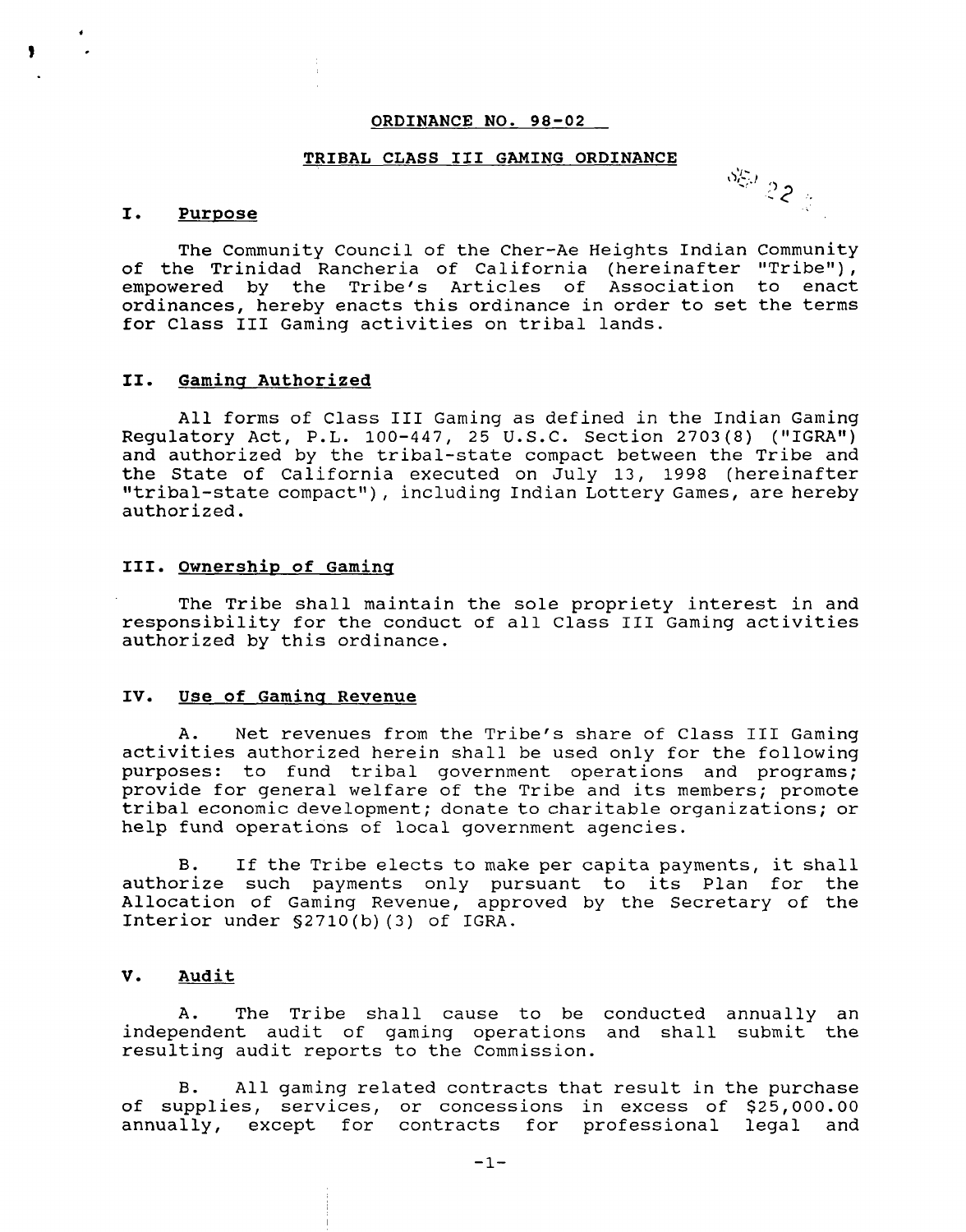accounting services, shall be specifically included within the scope of the audit that is described in Subsection (A) above.

C. The Tribe shall cause to be conducted all requisite auditing procedures set forth in Article 6 of the tribal-state compact.

#### **VI. Environmental Protection**

The construction, maintenance and operation of Class I11 Gaming facilities and Class I11 games shall be conducted in a manner which adequately protects the environment and the public health and safety. The Tribe shall ensure that Class I11 Gaming is conducted in compliance with Article 12 of the tribal-state compact.

## **VII. Licenses for Key Employees and Primary Manaqement Officials**

The Tribe shall ensure that the policies and procedures set out in this section, as well as those set forth in Article 5 of the tribal-state compact, are implemented with respect to key employees and primary management officials employed at any Class I11 Gaming enterprise operated on tribal lands and associated with Class I11 Gaming activity:

# A. Definitions

For the purposes of this section, the following definitions apply:

## 1. Key employee.

(a) A person who performs one or more of the following functions associated with Class I11 Gaming activity:

- (1) counting room supervisor;
- (2) Chief of security;
- (3) Custodian of gaming supplies or cash;
- (4) Floor manager;
- (5) Croupier;
- (6) Approver of credit; or

(7) Custodian of gambling devices including persons with access to cash and accounting records within such devices;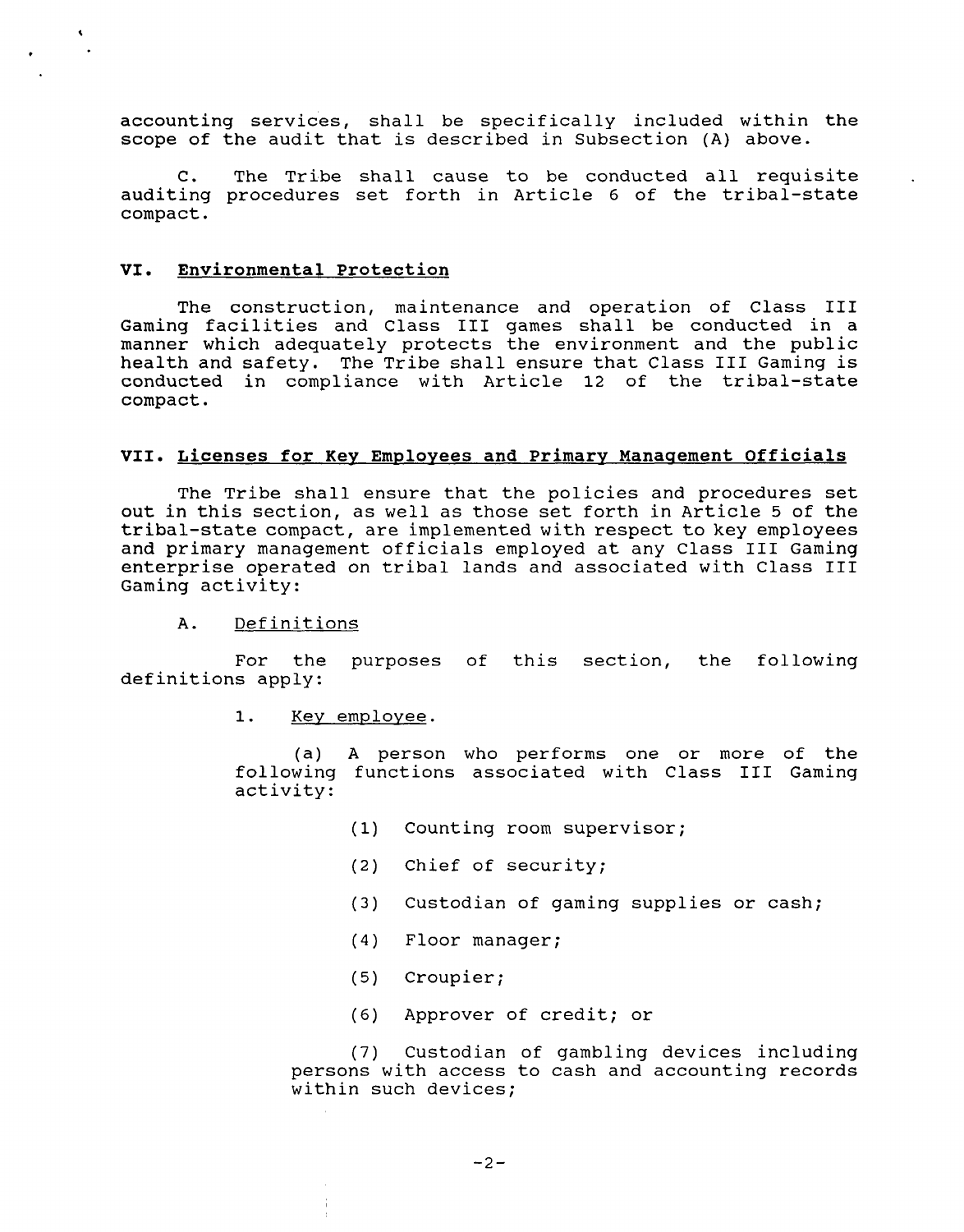(b) If not otherwise included, any other person employed by the gaming operation and associated with Class **I11** Gaming activity whose total cash compensation is in excess of \$50,000 per year;

(c) If not otherwise included, the four most highly compensated persons employed by gaming operation and associated with Class I11 gaming activity; or

(d) If not otherwise included, any other person who is a designated as a key employee under the tribal-state compact.

#### 2. Primary Manaqement Official.

(a) The person having management responsibility for a management contract associated with Class I11 gaming activity ;

(b) Any person who has authority:

(1) To hire and fire employees associated with Class I11 gaming activity; or

(2) To set up working policy for the Class I11 gaming operation; or

**(c)** The chief financial officer or other person who has financial management responsibility associated with Class I11 gaming activity.

### B. Application Forms

1. The following notice shall be placed on the application form for a key employee or a primary management official before that form is filled out by an applicant:

In compliance with the Privacy Act of 1974, the following information is provided: Solicitation of the information on this form is authorized by 25  $U.S.C.$  2701 et seq. The purpose of the requested The purpose of the requested information is to determine the eligibility of individuals to be employed in a gaming operation. The information will be used by National Indian Gaming Commission members and staff who have need for the information in the performance of their official duties. The information may be disclosed to appropriate Federal, Tribal, State, local, or foreign law enforcement and regulatory agencies when relevant to civil, criminal or regulatory investigations or prosecutions or when pursuant to a requirement by a tribe or the National Indian Gaming Commission in connection with the hiring or firing of an employee, the issuance or revocation of a gaming license, or investigations of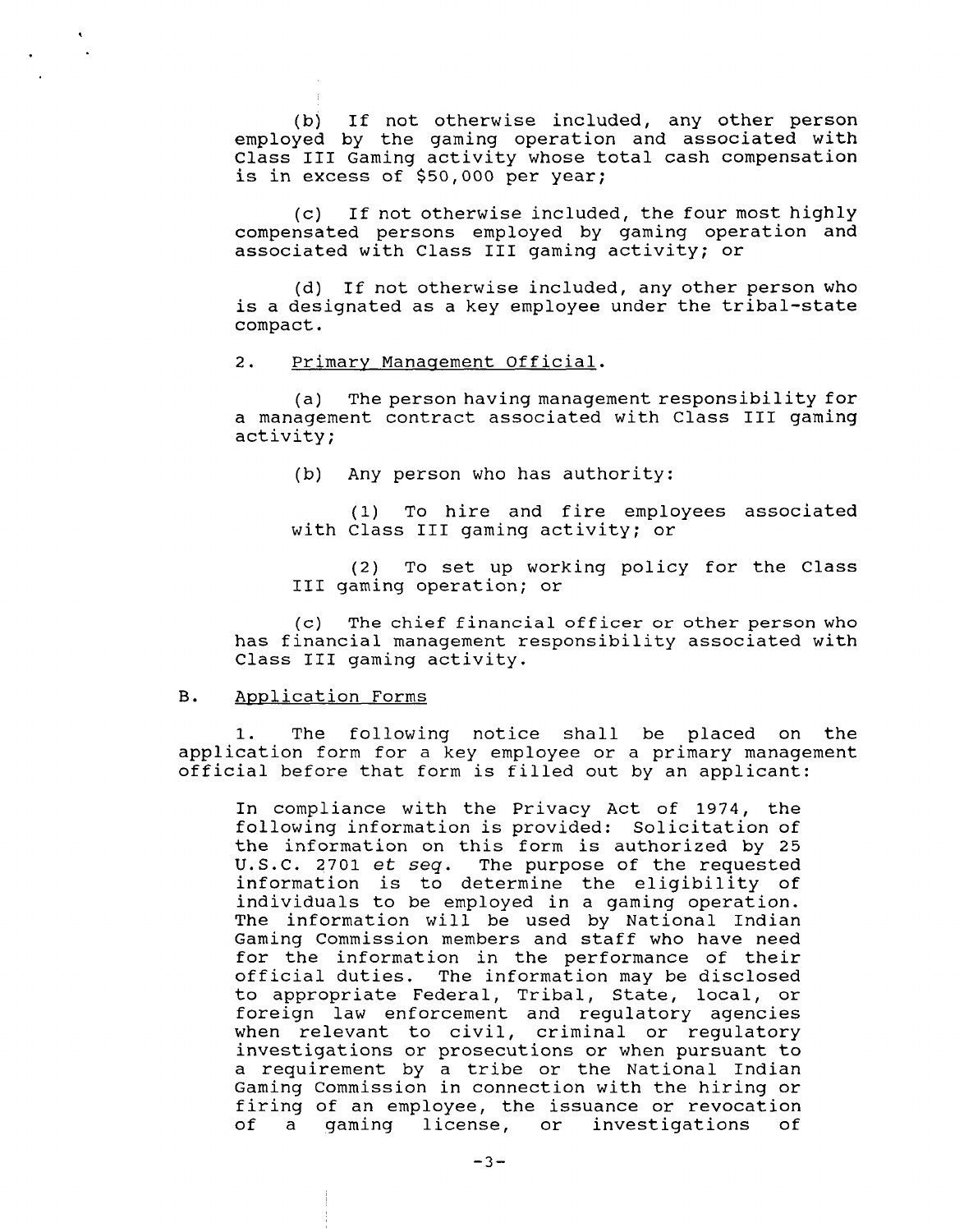activities while associated with a tribe or a<br>gaming operation. Failure to consent to the Failure to consent to the disclosures indicated in this notice will result in a tribe's being unable to hire you in a primary management official or key employee position.

The disclosure of your Social Security Number (SSN) is voluntary. However, failure to supply a SSN may result in errors in processing your application.

2. Existing key employees and primary management officials shall be notified in writing that they shall either:

- (a) Complete a new application form that contains a Privacy Act notice; or
- (b) Sign a statement that contains the Privacy Act notice and consent to the routine uses described in that notice.

3. The following notice shall be placed on the application form for a key employee or a primary management official before that form is filled out by an applicant:

A false statement on any part of your application may be 'grounds for not hiring you, or for firing you after you begin work. Also, you may be<br>punished by fine or imprisonment. (U.S. Code, punished by fine or imprisonment. title **18,** section **1001.)** 

4. The Tribe and/or Tribal Gaming Agency shall notify in writing existing key employees 'and primary management officials that they shall either:

- (a) Complete a new application form that contains a notice regarding false statements; or
- (b) Sign a statement that contains the notice regarding false statements.

# C. Backqround Investiqations:

**1.** The Tribe and/or Tribal Gaming Agency shall request from each primary management official and from each key employee all of the following information:

- (a) Full name, other names used (oral or written), social security number(s), birth date, place of birth, citizenship, gender, all languages (spoken or written) ;
- (b) Currently and for the previous 5 years:<br>business and employment positions held, employment positions ownership interests in those businesses,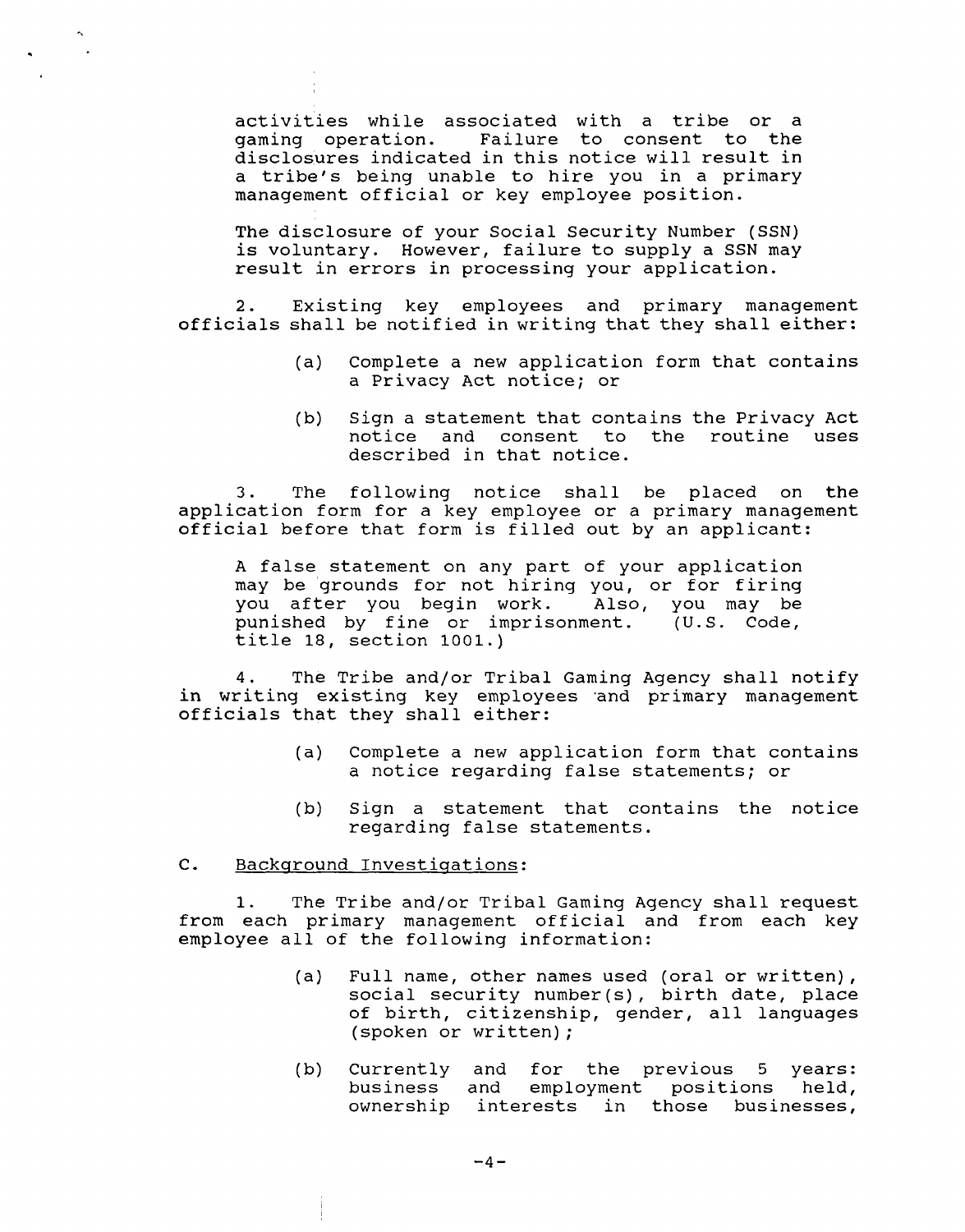business and residence addresses, and drivers license numbers;

- The names and current addresses of at least<br>three personal references, including one  $(c)$ three personal references, including personal reference who was acquainted with the applicant during each period of residence listed under paragraph (i) (b) of this section;
- $(d)$ Current business and residence telephone numbers;
- A description of any existing and previous  $(e)$ business relationships with Indian tribes,<br>including ownership interests in those ownership interests businesses;
- $(f)$ A description of any existing and previous<br>business relationships with the gaming business relationships with the gaming<br>industry generally, including ownership generally, including ownership interests in those businesses;
- The name and address of any licensing or  $(g)$ regulatory agency with which the person has filed an application for a license or permit related to gaming, whether or not such license or permit was granted;
- For each felony for which there is an ongoing  $(h)$ prosecution or a conviction, the charge, the name and address of the court involved, and the date and disposition if any;
- $(i)$ For each misdemeanor conviction or ongoing misdemeanor prosecution (excluding minor traffic violations) within 10 years of the date of the application, the name and address of the court involved and the date and disposition;
- $(i)$ For each criminal charge (excluding minor traffic charges), whether or not there is a conviction, if such criminal charge is within 10 years of the date of the application and is not otherwise listed pursuant to paragraphs<br>(i)(h) and (i)(i) of this section, the (i) (h) and (i) (i) of this section, the criminal charge, the name and address of the court involved and the date and disposition;
- The name and address of any licensing or  $(k)$ regulatory agency with which the person has filed an application for an occupational license or permit, whether or not such license or permit was granted;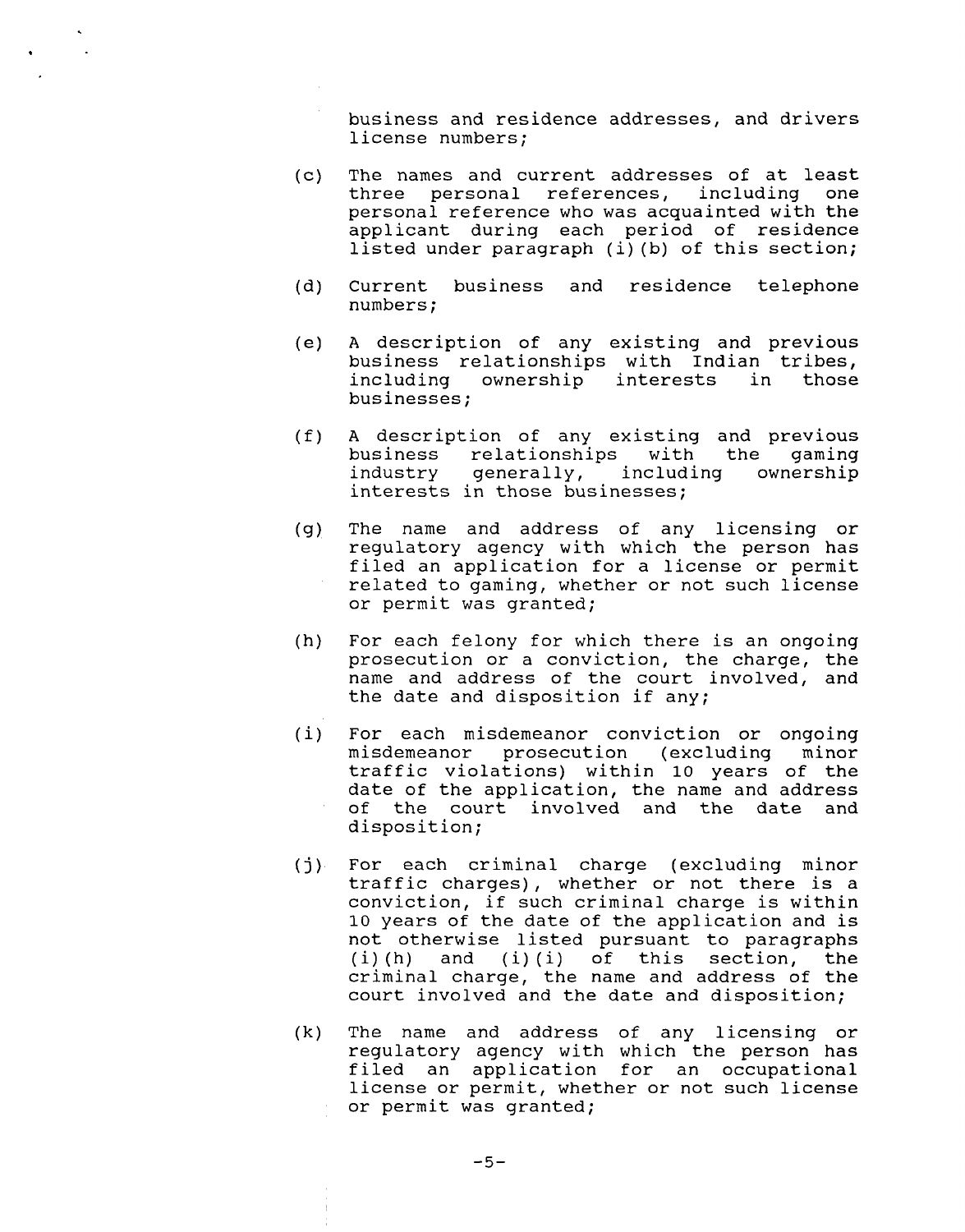- (1) A current photograph;
- (m) Any other information the Tribe and/or Tribal Gaming Agency deems relevant; and
- (n) Fingerprints consistent with procedures adopted by a tribe according to 25 C.F.R. § 522.2(h).

2. The Tribe and/or Tribal Gaming Agency shall conduct an investigation sufficient to make a determination under subsection D below. In conducting a background investigation, the Tribe shall promise to keep confidential the identity of each person interviewed in the course of the investigation.

## D. Eligibility Determination

1. The Tribal Gaming Agency shall review a person's prior activities, criminal record, if any, and reputation, habits and associations to make a finding concerning the eligibility of a key employee or a primary management official for employment in a gaming operation. If the Tribal Gaming Agency determines that employment of the person poses a threat to the public interest or to the effective regulation of gaming, or creates or enhances dangers of unsuitable, unfair, or illegal practices and methods and activities in the conduct of gaming, a tribal gaming operation shall not employ that person in a key employee or primary management official position.

2. The Tribe's gaming operation shall not employ in a key employee or primary management official position a person who has supplied materially false or misleading information with respect to the required information for that person's background investigation under subsection C above.

3. The Tribe's gaming operation shall not employ in a key employee position any applicant who fails to meet any necessary suitability requirements under the tribal-state compact.

# E. Procedures for Forwarding Applications and Reports for Key Employees and Primary Management Officials to the Commission

1. When a key employee or primary management official begins work, the Tribe and/or Tribal Gaming Agency shall forward to the Commission a completed application for employment and conduct the background investigation and determination referred to in subsections A, B, C and D of this section.

2. Upon completion, the Tribe and/or Tribal Gaming Agency shall forward the report referred to in subsection F of this section to the Commission within **60** days after an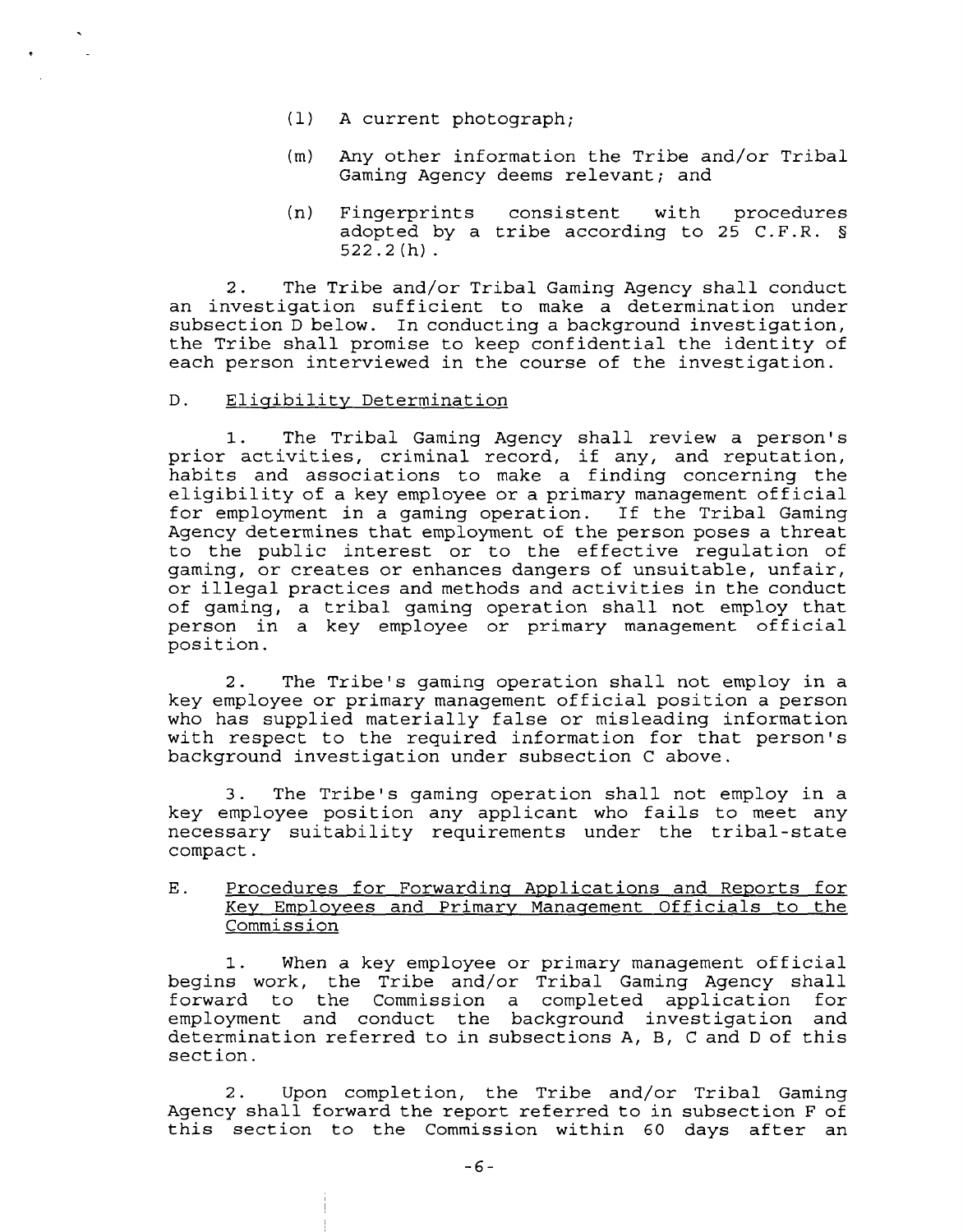employee begins work or within 60 days of the Chairman's approval of this ordinance.

**3.** The gaming operation shall not employ a key employee or primary management official who does not have a license after 90 days.

# F. Report to Commission

1. Pursuant to the procedures set out in subsection E of this section, the Tribe and/or Tribal Gaming Agency shall prepare and forward to the Commission an investigative report on each background investigation. An investigative report shall include all of the following:

- (a) Steps taken in conducting a background investigation;
- (b) Results obtained;
- (c) Conclusions reached; and
- (d) The bases for those conclusions.
- (e) The Tribe and/or Tribal Gaming Agency shall<br>include in its report a copy of the include in its report a copy of the eligibility determination made under section D of this section.
- 2. If a license is not issued to an applicant:
	- (a) The Tribe and/or Tribal Gaming Agency shall notify the Commission; and
	- (b) Forward copies of its eligibility determination and investigative report (if any) to the Commission for inclusion in the Indian Gaming Individuals Records System.

**3.** With respect to key employees and primary management officials, the Tribe and/or Tribal Gaming Agency shall retain applications for employment and reports (if any) of background investigations for inspection by the Chairman of the Commission or his or her designee for no less than three (3) years from the date of termination of employment.

# G. Granting a Gaming License

1. If, within a thirty (30) day period after the Commission receives a report, the Commission notifies the Tribe and/or the Tribal Gaming Agency that it has no objection to the issuance of a license pursuant to a license application filed by a key employee or a primary management official for whom the Tribe has provided an application and investigative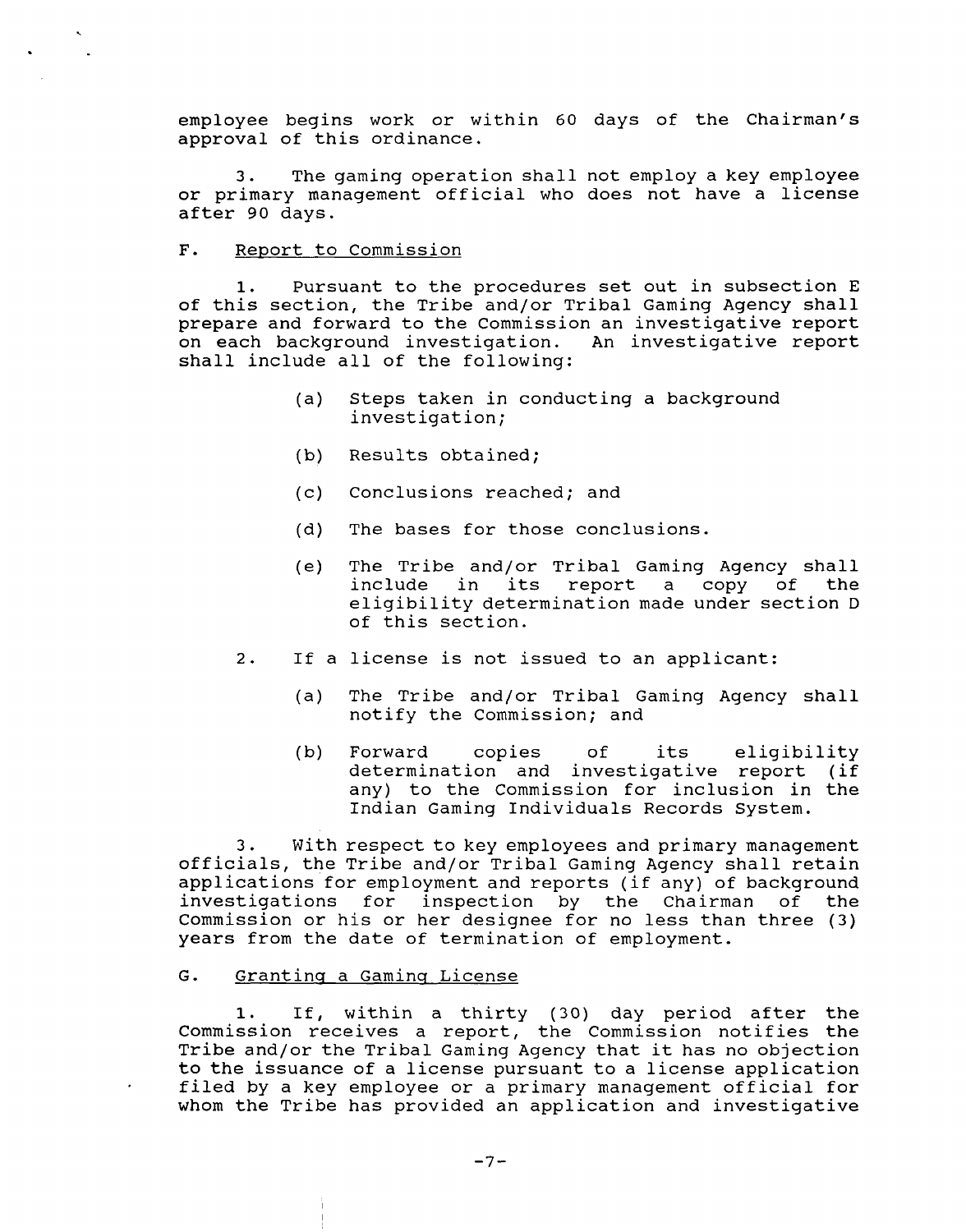report to the Commission, the Tribe may go forward and issue a license to such applicant.

2. The Tribe and/or the Tribal Gaming Agency shall respond to a request for additional information from the Chairman of the Commission concerning a key employee or a primary management official who is the subject of a report. Such a request shall suspend the thirty (30) day period under paragraph (G) (1) of this section until the Chairman of the Commission receives the additional information.

If, within the thirty (30) day period described above, the Commission provides the Tribe and/or Tribal Gaming Agency with a statement itemizing objections to the issuance of a license to a key employee or to a primary management official for whom the Tribe and/or Tribal Gaming Agency has provided an application and investigative report to the Commission, the Tribe and/or Tribal Gaming Agency shall reconsider the application, taking into account the objections itemized by the Commission.

4. The Tribe shall ensure compliance with any other procedures regarding licensure which may be required under the tribal-state compact.

## H. License Suspension

1. If, after the issuance of a gaming license, the Commission receives reliable information indicating that a key employee or a primary management official is not eligible for employment under subsection D above, the Tribe and/or Tribal Gaming Agency shall suspend such license and shall notify in writing the licensee of the suspension and the proposed revocation.

2. The Tribe and/or Tribal Gaming Agency shall notify the licensee of a time and a place for a hearing on the proposed revocation of a license.

3. After a revocation hearing, the Tribe and/or Tribal Gaming Agency shall decide to revoke or to reinstate a gaming license. The Tribe and/or Tribal Gaming Agency shall notify the Commission of its decision.

4. The Tribe and/or Tribal Gaming Agency shall also suspend and revoke the license of a key employee when such person is deemed unsuitable under the tribal-state compact.

# **VIII. License Locations**

The Tribe and/or Tribal Gaming Agency shall issue a separate license to each place, facility, or location on Indian lands where Class **I11** Gaming is conducted under this ordinance.